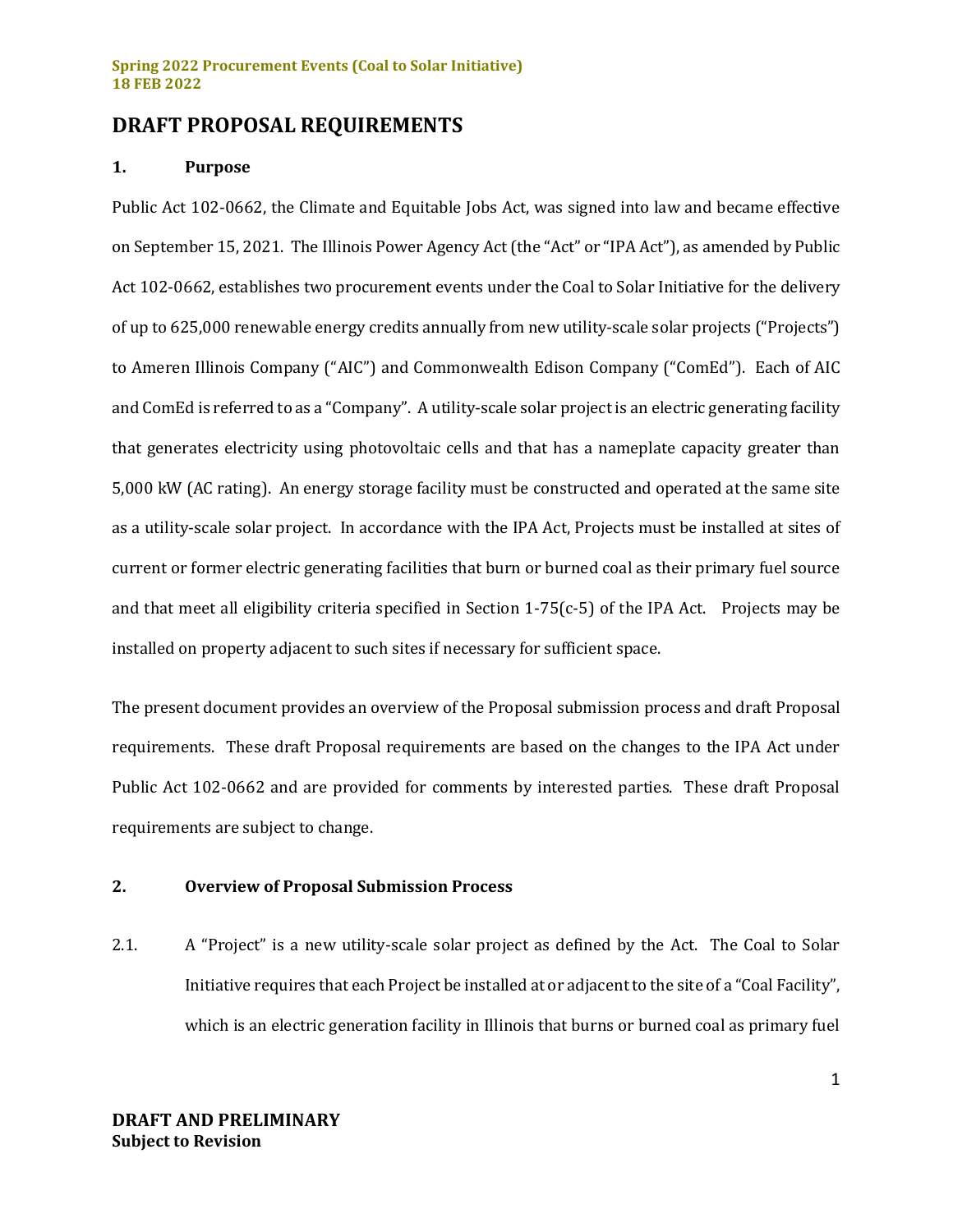source as of January 1, 2016. A "Proposal" is a response to the Coal and Solar Initiative for a given Project. An entity that presents a Proposal is a "Proponent". An entity that commits to installing and operating the Project and that will sign the applicable supplier contract (the "REC Contract") with each Company is a "Seller".

- 2.2. A Proponent submits a Proposal online, using the "Proposal Form". Participants enter required information in the Proposal Form (for example, contact information or the size of the Project). Any supporting documentation that may be required can either be uploaded to the Proposal Form or sent via email to the Procurement Administrator at [Illinois-](mailto:Illinois-RFP@nera.com)[RFP@nera.com.](mailto:Illinois-RFP@nera.com) When a signature is required, the Procurement Administrator makes available an "Insert", which is a stand-alone Microsoft Word form that a Proponent can fill out and then upload to the Proposal Form or email to the Procurement Administrator, using a scanned wet signature or an acceptable digital signature.
- 2.3. Each Proponent is required to pay a non-refundable Participation Fee of \$500 as a condition of completing the Proposal to the extent that such participant has not already paid a Participation Fee pursuant to its participation in a 2022 procurement event. The Participation Fee will be used to cover part of the costs of the 2022 procurement events.
- 2.4. A Proponent is required to submit proposal assurance collateral in the form of cash or a letter of credit to each Company.
- 2.5. A Proponent presenting Proposals for multiple Projects and that elects to provide proposal assurance collateral in the form of a letter of credit for a Company may present a single letter of credit to that Company for all of its Projects. Similarly, a Proponent presenting Proposals for multiple Projects and that elects to provide proposal assurance collateral in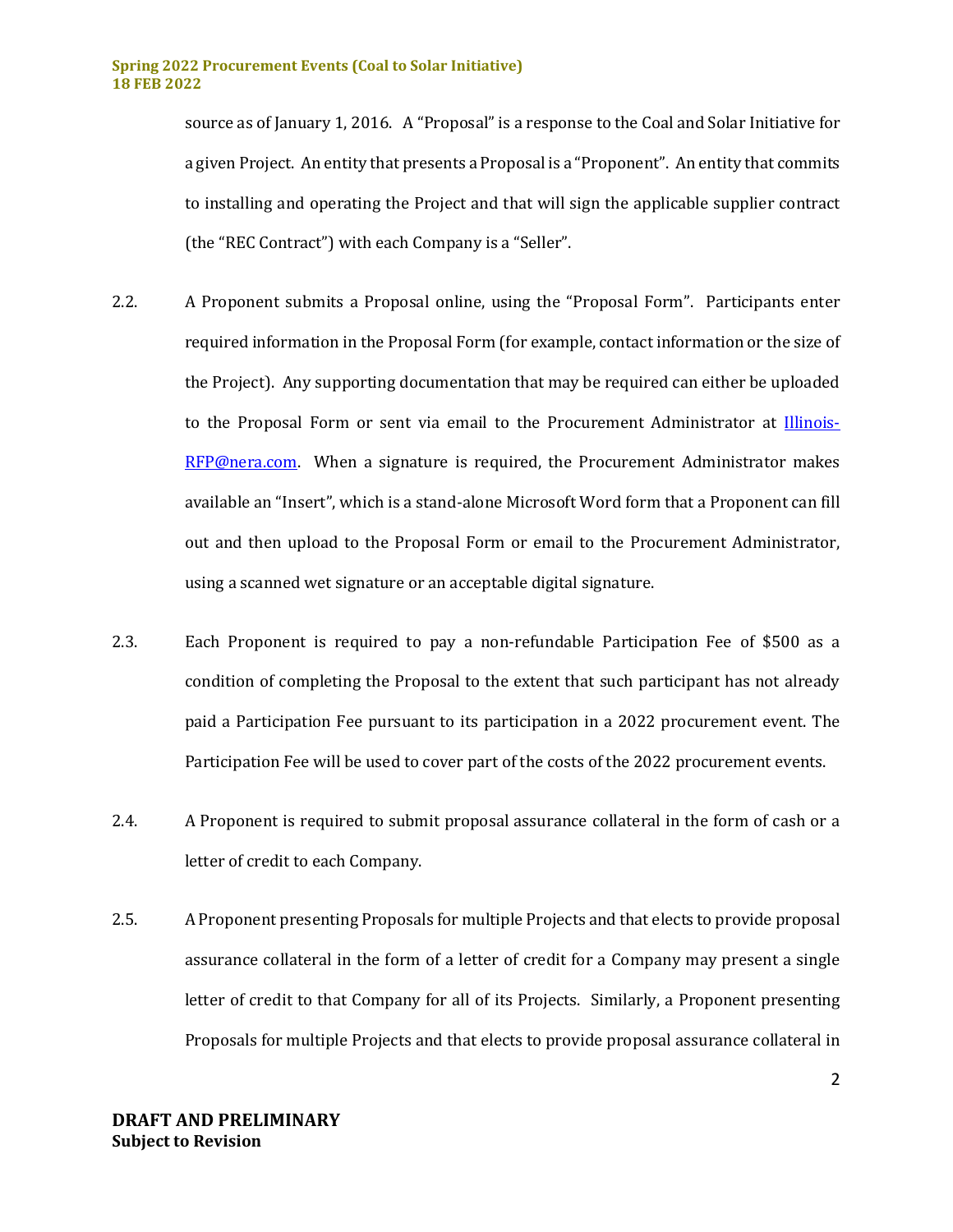the form of cash for a Company may effect a single wire transfer to provide to that Company the required proposal assurance collateral for all Projects.

- 2.6. If providing proposal assurance collateral in the form of a letter of credit for a Company, the Proponent must either use the Standard Proposal Letter of Credit for that Company provided as an appendix to the Coal to Solar Initiative Rules, or the Proponent must submit an original executed proposal letter of Credit for that Company that incorporates only those modifications to the Company's Standard Proposal Letter of Credit approved by that Company and posted to the procurement website.
- 2.7. A Proposal Letter of Credit submitted by the Proponent will not be returned but will simply expire on the date stated as part of its terms. A Proponent that posted cash as proposal assurance collateral must submit a request to a Company for the return of cash.
- 2.8. The Proposal consists of (i) the completed online Proposal Form; (ii) proposal assurance collateral; and (iii) any other documents necessary to fulfill the Proposal requirements.
- 2.9. A schedule (subject to change) for the first procurement event is available on the Calendar page of the procurement website[: https://www.ipa-energyrfp.com/calendar/.](https://www.ipa-energyrfp.com/calendar/) The second procurement event will be held no sooner than September 30, 2022 and no later than October 31, 2022. The schedule for the second procurement event will be posted to the procurement website at a later date.
- 2.10. Proposals are due on the "Proposal Due Date". All materials for the Proposals are due at 12 PM (noon) Central Prevailing Time on the Proposal Due Date. If a Proposal is received before 12 PM (noon) on any business day during the Proposal Window, the Procurement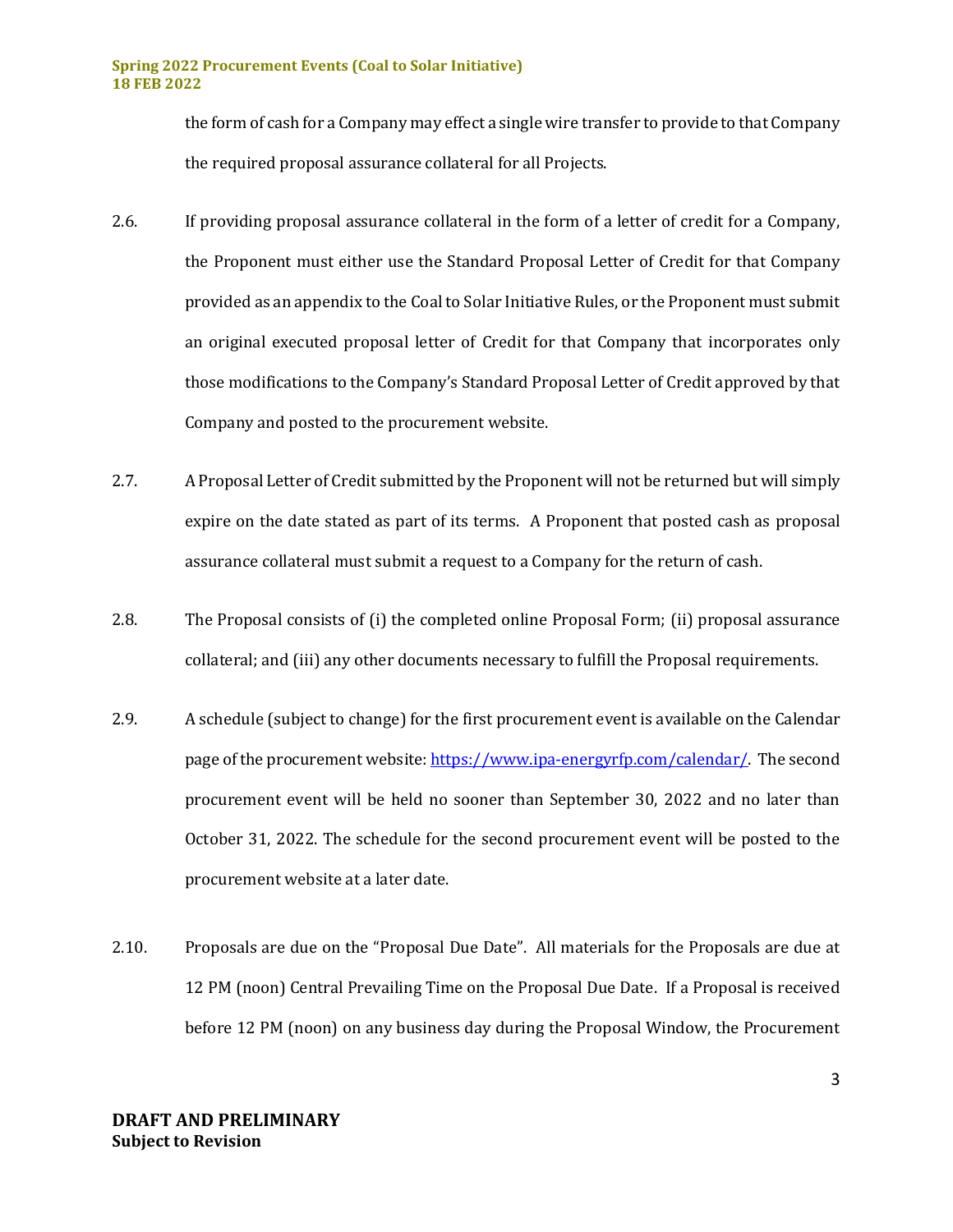Administrator sends the initial review by 12 PM (noon) on the first business day after the date the Proposal is received. If a Proposal is received after 12 PM (noon) on any business day during the Proposal Window, the Procurement Administrator sends the initial review by 6 PM on the first business day after the date the Proposal is received.

- 2.11. If the Proponent receives a first deficiency notice from the Procurement Administrator regarding any item of the Proposal, the Proponent has until 12 PM (noon) on the Proposal Due Date, or until 6 PM on the second business day following the business day during which a first deficiency notice is sent to the Proponent, whichever comes later, to respond. If the Proponent responds to a deficiency notice within the time allowed but the response does not correct all deficiencies, the Proponent will, to the extent feasible, receive a further deficiency notice from the Procurement Administrator with additional time to respond. Such additional time to respond to a further deficiency notice will be no longer than (and may be shorter than) the time allowed under a first deficiency notice.
- 2.12. A Proponent qualifies a Project pursuant to a successful Proposal if: its Proposal is received on or before 12 PM (noon) on the Proposal Due Date, the Proposal is complete for the Project, and the Proposal fully complies with the requirements of the Coal to Solar Initiative Rules, including any requests for additional information from the Procurement Administrator. If a Proponent fails to qualify the Project, the Procurement Administrator notifies the Proponent of that fact by email. If a Proponent qualifies the Project pursuant to a successful Proposal, then such Project will be considered in the selection process.
- 2.13. The Procurement Administrator notifies a Proponent by 6 PM on the date the Procurement Administrator submits to the ICC the confidential report regarding the results of the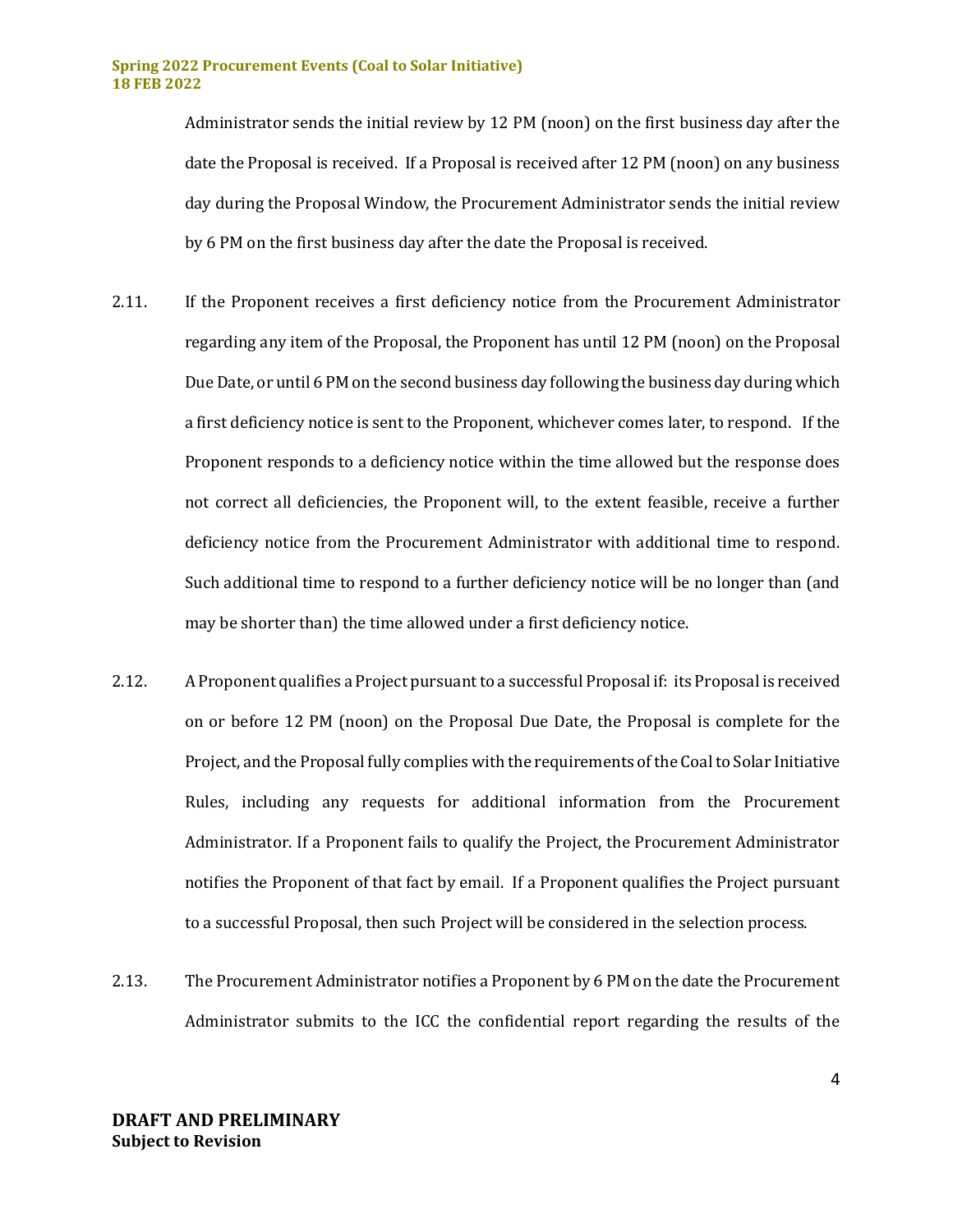procurement event whether a Project presented by the Proponent has been selected by the Procurement Administrator. Such notification is made earlier to the extent practicable. This notification occurs by email. The Procurement Administrator provides no other information to a Proponent about the results of the procurement event. The ICC is expected to decide whether to approve the results of the procurement event within two (2) business days of receiving the confidential report from the Procurement Administrator.

2.14. Projects selected and approved by the Commission will be assessed a Supplier Fee that is also used to cover part of the costs of the procurement event.

## **3. Draft Proposal Requirements**

The tables below provide a list of Proposal requirements that are anticipated at this time. This list is in draft form and is preliminary.

| <b>Draft Proposal Requirements</b>                                                                                   |                                                                                                                                                                                                                                                                                                                   |  |
|----------------------------------------------------------------------------------------------------------------------|-------------------------------------------------------------------------------------------------------------------------------------------------------------------------------------------------------------------------------------------------------------------------------------------------------------------|--|
| A – Site-Specific Information<br>The following information must be provided once for each Site (as<br>defined below) |                                                                                                                                                                                                                                                                                                                   |  |
| <b>Coal Facility</b><br><b>Information</b>                                                                           | Provide name and address of coal electric generating facility<br>$\bullet$<br>("Coal Facility")                                                                                                                                                                                                                   |  |
|                                                                                                                      | A Coal Facility presented as part of a Proposal in the first procurement<br>event must be located in the state of Illinois and south of federal<br>Interstate Highway 80. A Coal Facility presented as part of a Proposal<br>in the second procurement event may be located anywhere in the state<br>of Illinois. |  |
|                                                                                                                      | State whether the Coal Facility is retired or is currently<br>٠<br>operating                                                                                                                                                                                                                                      |  |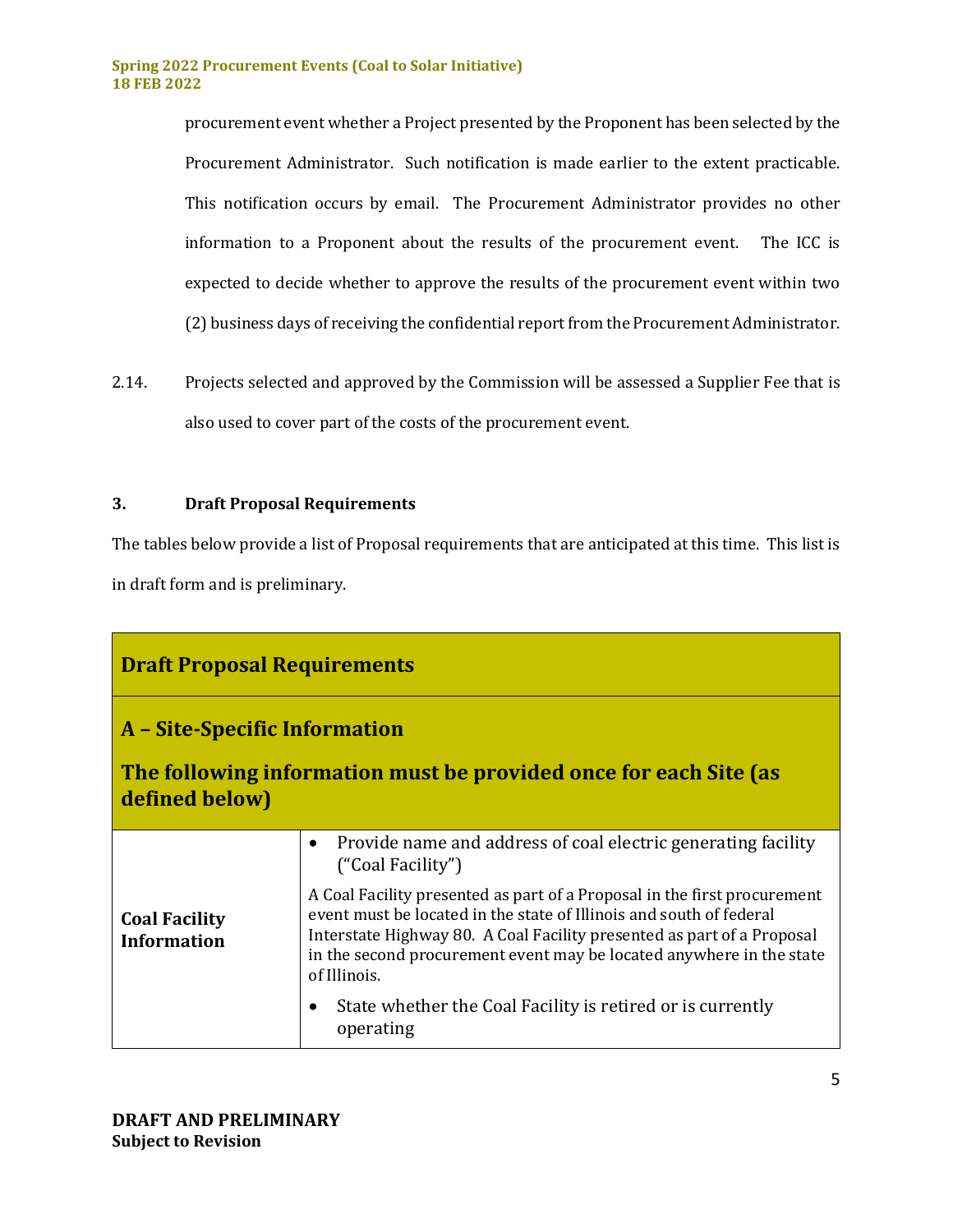|                                 | If Coal Facility is retired:                                                                                                                                                                                                                                                                                                          |
|---------------------------------|---------------------------------------------------------------------------------------------------------------------------------------------------------------------------------------------------------------------------------------------------------------------------------------------------------------------------------------|
|                                 | Provide date of retirement<br>$\circ$                                                                                                                                                                                                                                                                                                 |
|                                 | Provide documentation that electric generating facility<br>$\circ$<br>burned coal as its primary fuel source as of January 1,<br>2016                                                                                                                                                                                                 |
|                                 | State generating capacity of Coal Facility prior to<br>O<br>retirement                                                                                                                                                                                                                                                                |
|                                 | If Coal Facility is operating:                                                                                                                                                                                                                                                                                                        |
|                                 | Provide documentation that electric generating facility<br>$\circ$<br>burned coal as its primary fuel source as of January 1,<br>2016                                                                                                                                                                                                 |
|                                 | State generating capacity of Coal Facility in MW<br>O                                                                                                                                                                                                                                                                                 |
|                                 | Provide name of owner of Coal Facility ("Owner")<br>٠                                                                                                                                                                                                                                                                                 |
|                                 | Provide contact information for representative of the Owner                                                                                                                                                                                                                                                                           |
| <b>Owner Information</b>        | State whether Owner is a public utility. If not, provide name<br>of public utility that at one time owned, in whole or in part,<br>the Coal Facility                                                                                                                                                                                  |
|                                 | Certify that the Owner is not (i) an electric cooperative as<br>$\bullet$<br>defined in Section 3-119 of the Public Utilities Act, or (ii) an<br>entity described in subsection (b)(1) of Section 3-105 of the<br>Public Utilities Act, or an association or consortium of or an<br>entity owned by entities described in (i) or (ii) |
| <b>Site Information</b>         | The "Site" consists of the largest parcel of contiguous land<br>٠<br>owned by the Owner and where the Coal Facility is located.<br>Provide a map and a description of the Site                                                                                                                                                        |
|                                 | Provide documentation that Owner controls the Site. For<br>example, records that Owner pays property taxes for the Site<br>may be provided                                                                                                                                                                                            |
| Proponent<br><b>Information</b> | Provide name of party submitting the Proposal ("Proponent")<br>$\bullet$<br>and contact information for 1-4 individuals who are<br>authorized to act on behalf of the Proponent and on behalf of<br>the Seller (as defined below). Each such individual is a<br>"Representative"                                                      |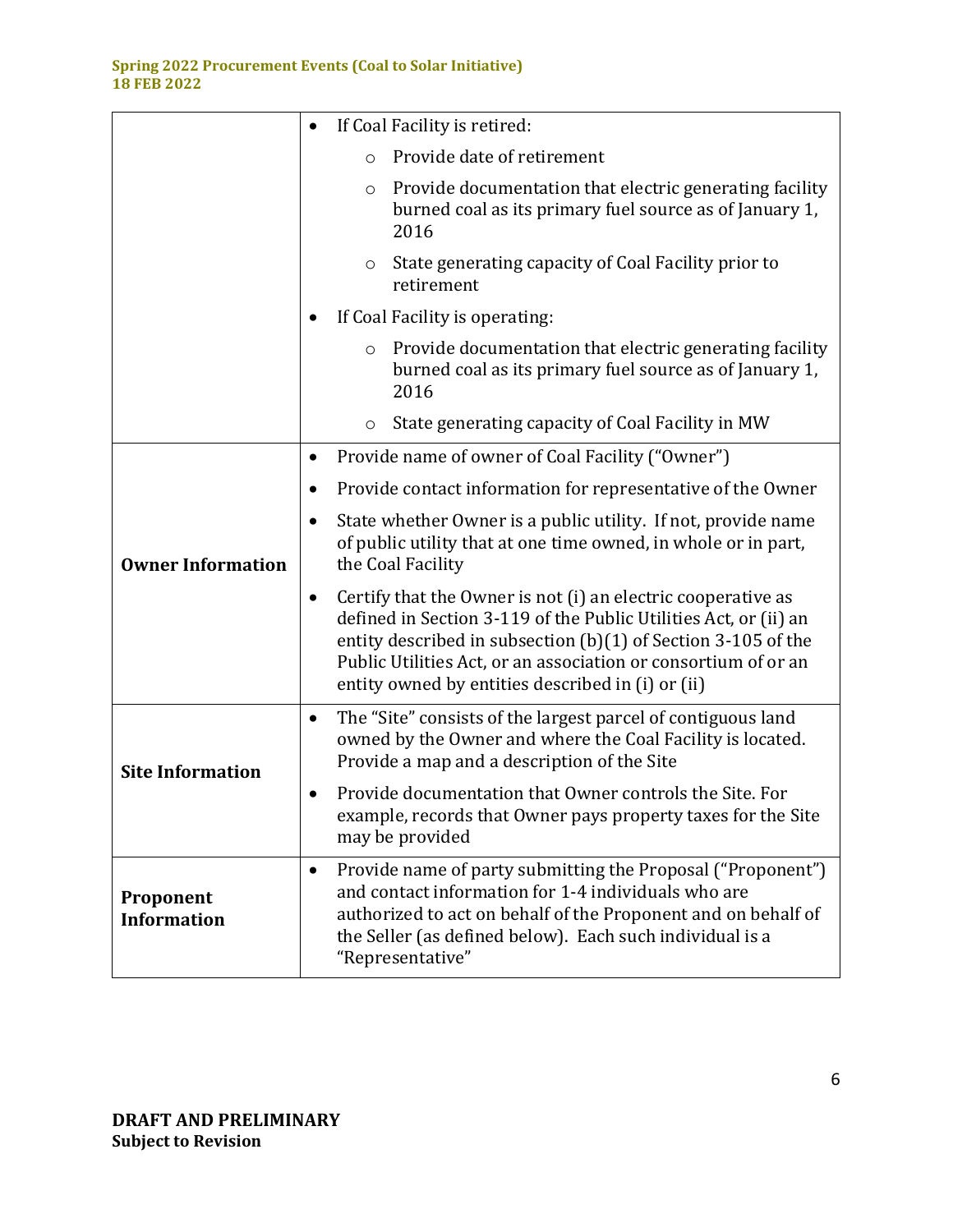|                                                             | If Proponent and Owner are different entities, explain the<br>relationship between the Proponent and Owner, including a<br>chart of the ownership structure as appropriate                                                                                            |
|-------------------------------------------------------------|-----------------------------------------------------------------------------------------------------------------------------------------------------------------------------------------------------------------------------------------------------------------------|
|                                                             | Provide name and size of all Projects and all energy storage<br>$\bullet$<br>facilities ("Storage Facilities") that Proponent proposes to<br>install and operate at or adjacent to the Site (size in MW AC<br>rating for solar, size in MW DC for storage facilities) |
|                                                             | Provide total area of the Site in acres (this total area must be<br>٠<br>consistent with the Site map)                                                                                                                                                                |
|                                                             | Indicate location of all Projects and Storage Facilities on Site<br>٠<br>map                                                                                                                                                                                          |
| <b>Information</b><br><b>Regarding Projects</b>             | Identify any Project that is an "Adjacent Project", which is:                                                                                                                                                                                                         |
|                                                             | A Project that is installed entirely or partly on a parcel<br>$\circ$<br>adjacent to the Site; or                                                                                                                                                                     |
|                                                             | A Project installed entirely on the Site, but the total<br>$\circ$<br>area of the Site is less than 4 acres times the combined<br>sizes of the Projects.                                                                                                              |
|                                                             | In this latter case, the site associated with the Project must<br>include adjacent parcels, and one or more Projects must be<br>designated by the Proponent as Adjacent Projects.                                                                                     |
| <b>B</b> - Project-Specific Information                     |                                                                                                                                                                                                                                                                       |
| The following information must be provided for each Project |                                                                                                                                                                                                                                                                       |
| <b>Link to Site</b>                                         | Provide name of Coal Facility and Site at which (or adjacent to<br>$\bullet$<br>which) Project is located                                                                                                                                                             |
|                                                             | The "Seller" is the entity that will sign the REC Contract with one<br>or both Companies if the Project is selected                                                                                                                                                   |
|                                                             | Provide the name and address of the Seller<br>٠                                                                                                                                                                                                                       |
| <b>Seller Information</b>                                   | Provide Seller's ultimate parent<br>$\bullet$                                                                                                                                                                                                                         |
|                                                             | Provide the number of years that the Seller has been in<br>$\bullet$<br>business. The Seller must be an entity that has been formed<br>as of the Proposal Due Date                                                                                                    |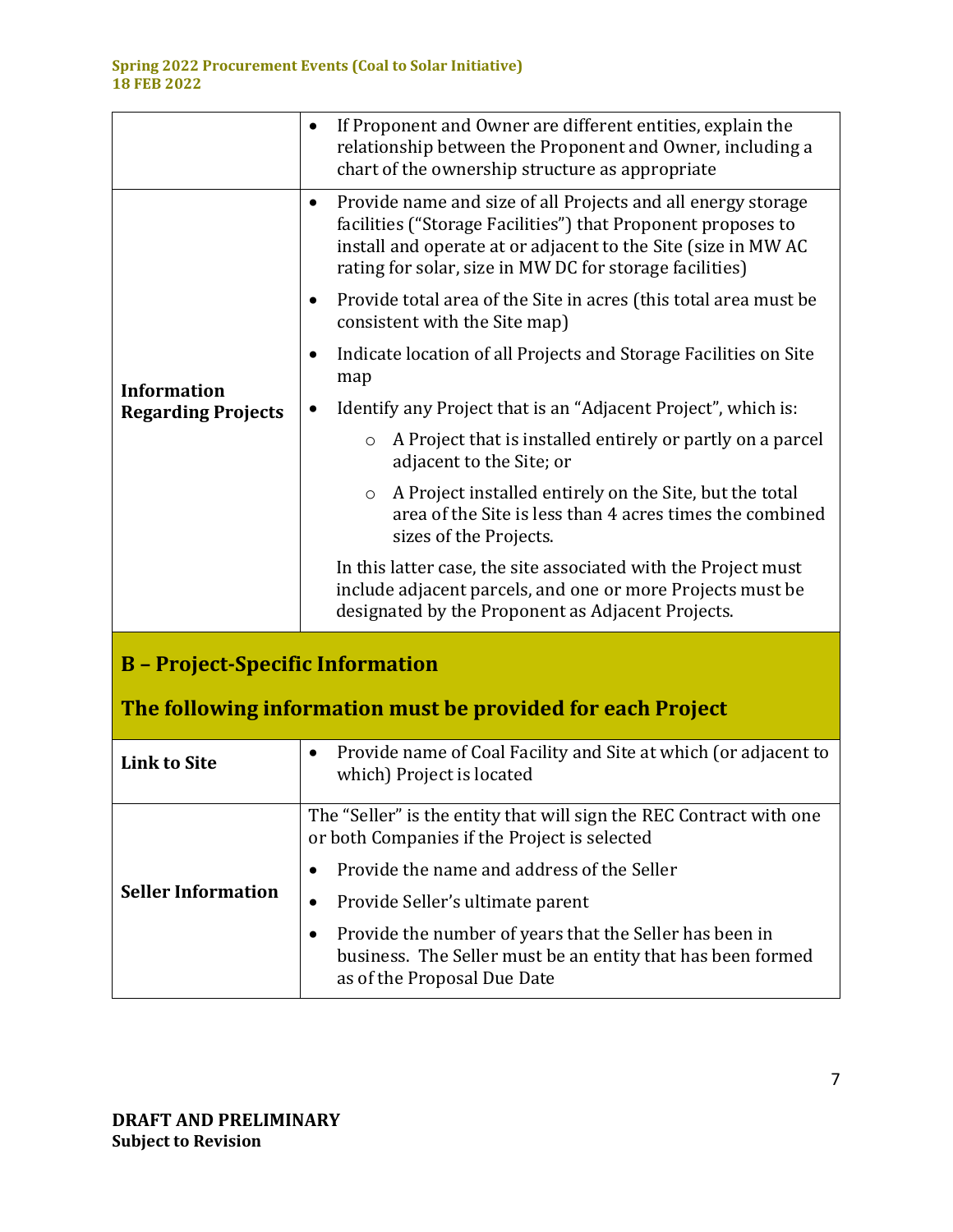|                            | Provide contact information for an officer of the Seller (an<br>$\bullet$<br>officer of the Seller is an individual empowered to undertake<br>contracts and bind the Seller)                                                                                                                                   |
|----------------------------|----------------------------------------------------------------------------------------------------------------------------------------------------------------------------------------------------------------------------------------------------------------------------------------------------------------|
|                            | Provide all information necessary to prepare the REC<br>$\bullet$<br>Contract (including information regarding the guarantor as<br>applicable)                                                                                                                                                                 |
|                            | Seller is not in violation of the Displaced Energy Workers Bill<br>$\bullet$<br>of Rights                                                                                                                                                                                                                      |
|                            | Confirm size of Project (in MW, AC rating, rounded to 2<br>$\bullet$<br>decimals) and confirm whether the Project is an Adjacent<br>Project                                                                                                                                                                    |
|                            | Confirm storage capacity for energy storage facility (in MW,<br>$\bullet$<br>DC rating, rounded to 2 decimals)                                                                                                                                                                                                 |
|                            | In the first procurement event, the size of Project must be greater than<br>or equal to 20 MW and less than or equal to 100 MW. The energy<br>storage facility must have storage capacity greater than or equal to 2<br>MW and less than or equal to 10 MW.                                                    |
|                            | In the second procurement event, the size of Project must be greater<br>than or equal to 5 MW and less than or equal to 20 MW. The energy<br>storage facility must have storage capacity greater than or equal to 0.5<br>MW and less than or equal to 1 MW.                                                    |
| <b>Project Information</b> | Describe the stage of development (solar and storage) by<br>$\bullet$<br>indicating the milestones that have been reached (e.g.,<br>interconnection application submitted, point of<br>interconnection validated, system impact study completed,<br>local inspections completed, etc.)                         |
|                            | If the Project is an Adjacent Project, provide proof of site<br>$\bullet$<br>control for a portion or the entirety of the adjacent parcel.<br>Site control, must be provided for an area of at least 4 acres<br>per MW, including the relevant portion of the Site and<br>adjacent parcels if any.             |
|                            | Proof of site control includes supporting<br>$\circ$<br>documentation for each landowner (e.g., signed lease<br>agreement, proof of land ownership, memorandum of<br>understanding with landowner, or letter of intent to<br>lease the land)<br>If the entity that has control of the land is neither the<br>O |
|                            | Proponent nor the Seller, please specify the                                                                                                                                                                                                                                                                   |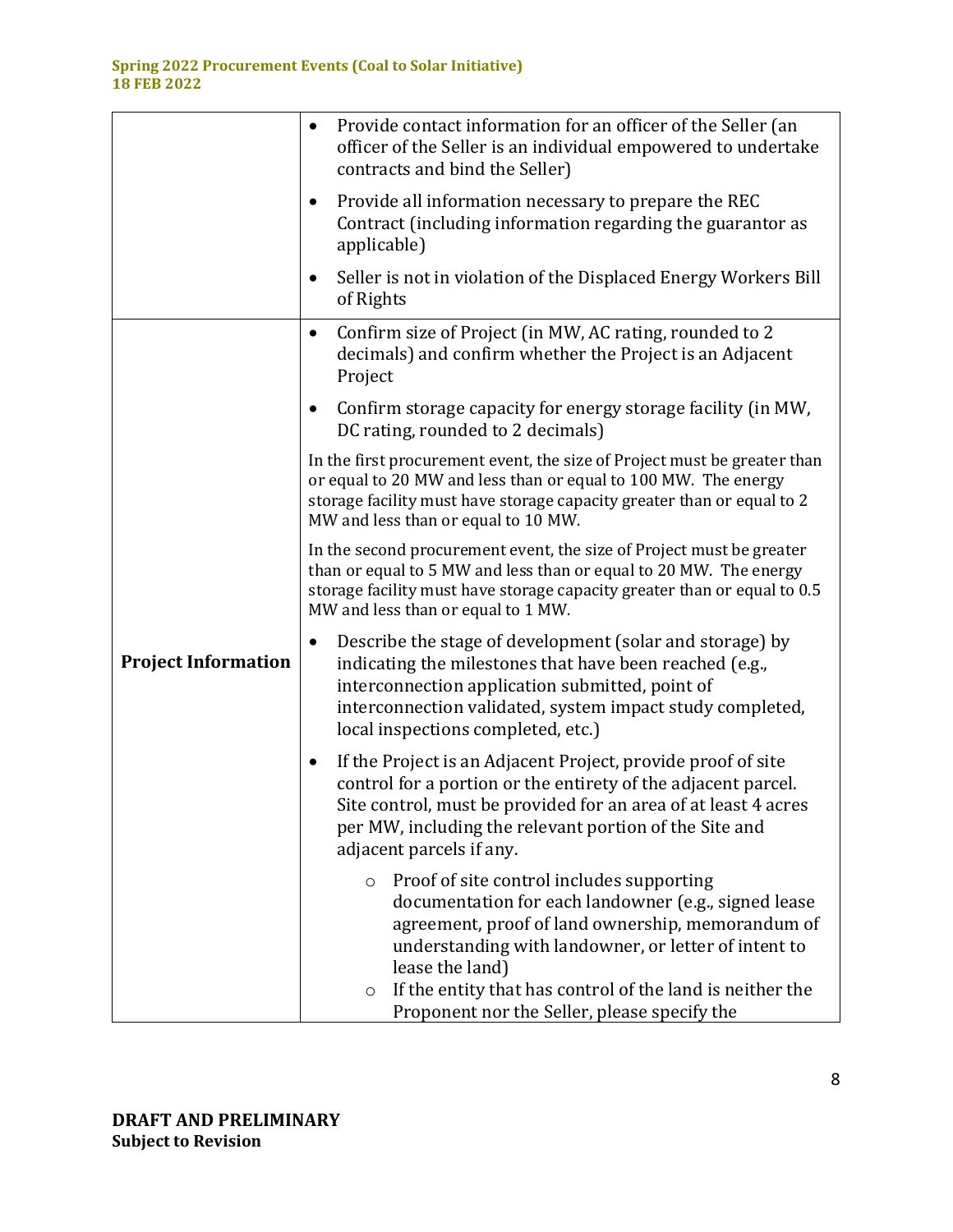|                                           | relationship between the entity controlling the land<br>and the Seller                                                                                                                                                                                                                                                                                                                                                                                                                                                                                                                                                                |
|-------------------------------------------|---------------------------------------------------------------------------------------------------------------------------------------------------------------------------------------------------------------------------------------------------------------------------------------------------------------------------------------------------------------------------------------------------------------------------------------------------------------------------------------------------------------------------------------------------------------------------------------------------------------------------------------|
|                                           | Specify the commercial operation date for the Project. Such<br>commercial operation date must be June 1 of a given year.<br>("Commercial Operation Date")                                                                                                                                                                                                                                                                                                                                                                                                                                                                             |
|                                           | Provide the annual quantity of RECs that the Seller is offering<br>$\bullet$<br>to deliver under the terms of the REC Contract ("full<br>quantity"). The full quantity must not exceed a "maximum<br>quantity", which is the product of: (i) the Project size in MW<br>(AC rating), (ii) a standard capacity factor of 30%, and (iii)<br>8,760 hours. A Proponent that optionally wants to provide<br>evidence to support a capacity factor for the Project that is<br>higher than the standard capacity factor must provide: (i) an<br>estimate of energy production for the Project and (ii) any<br>relevant design specifications. |
|                                           | Provide an annual minimum quantity of RECs that the Seller<br>٠<br>is willing to accept as a partial award ("minimum quantity").<br>The minimum quantity is less than or equal to the maximum<br>quantity                                                                                                                                                                                                                                                                                                                                                                                                                             |
|                                           | Additional information may be required depending on results<br>$\bullet$<br>of the evaluation procedure                                                                                                                                                                                                                                                                                                                                                                                                                                                                                                                               |
|                                           | All information with respect to the Project and the Proposal is<br>$\bullet$<br>true, up-to-date, and accurate to the best of my knowledge<br>and belief $(*)$                                                                                                                                                                                                                                                                                                                                                                                                                                                                        |
|                                           | The Project is a "utility-scale solar project" as this term is<br>$\bullet$<br>defined in the Act and the Seller has made all investigations it<br>deems necessary to make this determination                                                                                                                                                                                                                                                                                                                                                                                                                                         |
| <b>Certifications by</b><br><b>Seller</b> | The Date of First Operation of the Project, as this term is<br>defined by PJM EIS GATS or M-RETS, did not occur on or<br>before June 1, 2017                                                                                                                                                                                                                                                                                                                                                                                                                                                                                          |
|                                           | The Project is in Illinois and is entirely located within the<br>٠<br>physical location identified in the description of the Project<br>site                                                                                                                                                                                                                                                                                                                                                                                                                                                                                          |
|                                           | The Project has reached the appropriate development<br>$\bullet$<br>milestones to fully expect that the Project will deliver its first<br>REC to each Company on or before the applicable commercial<br>operation date provided in the Proposal                                                                                                                                                                                                                                                                                                                                                                                       |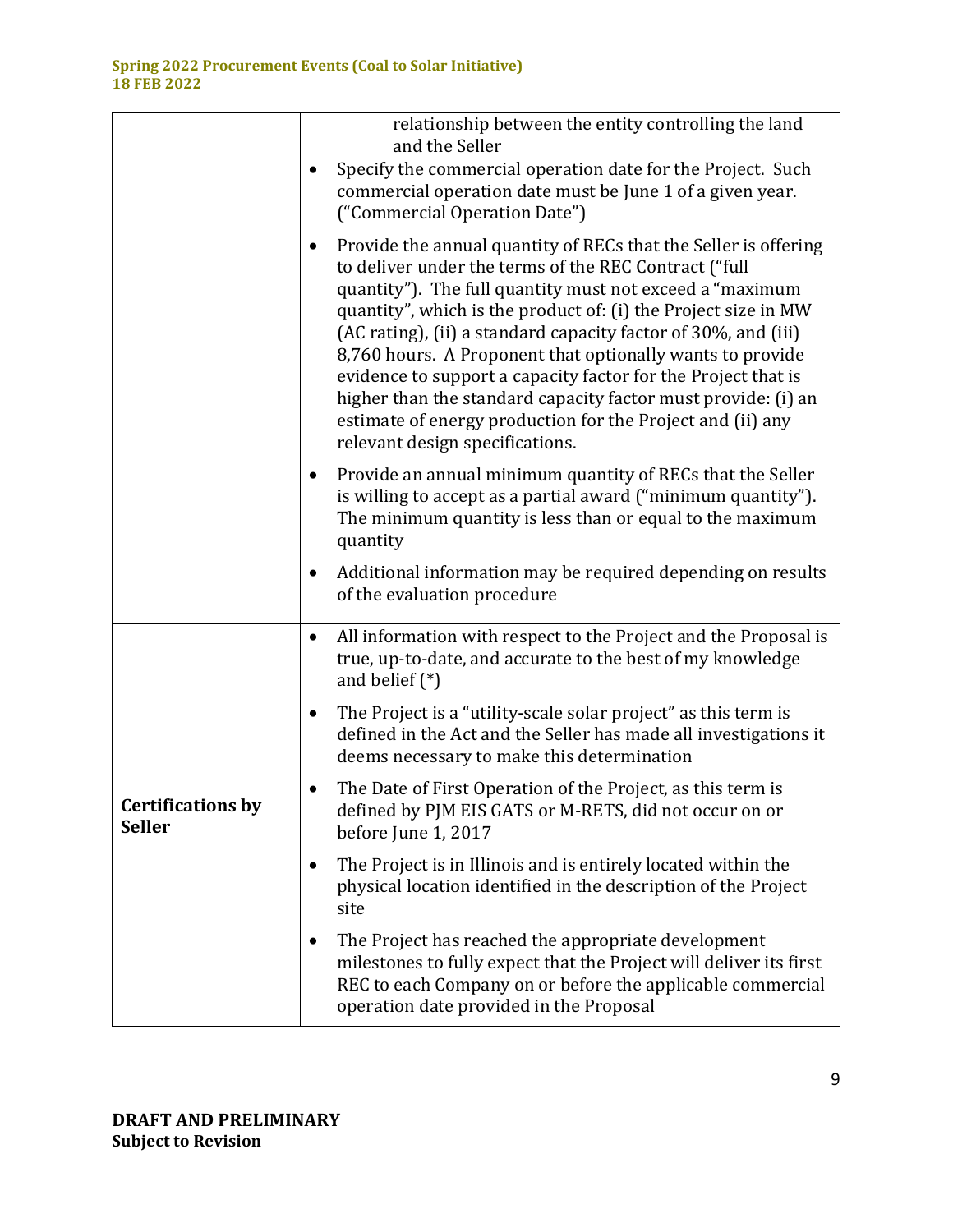| $\bullet$ | The Project has or will have a single revenue quality meter<br>that satisfies the requirements of the applicable regional<br>transmission organization, transmission provider, or<br>distribution company and that measures or will measure its<br>generation output                                                                                                                                                                                                                                                                                                                                                                |
|-----------|-------------------------------------------------------------------------------------------------------------------------------------------------------------------------------------------------------------------------------------------------------------------------------------------------------------------------------------------------------------------------------------------------------------------------------------------------------------------------------------------------------------------------------------------------------------------------------------------------------------------------------------|
|           | The Project has been configured and metered to ensure that<br>payment is only for RECs related to energy generated from<br>the Project                                                                                                                                                                                                                                                                                                                                                                                                                                                                                              |
|           | The Project is or will be registered in PJM EIS GATS or M-<br>RETS and the Seller will deliver RECs to the Companies by<br>delivering such RECs to each Company's PJM EIS GATS or<br>MRETS account in an unretired state                                                                                                                                                                                                                                                                                                                                                                                                            |
|           | The Project will be constructed or installed by a qualified<br>entity or entities in compliance with the requirements of<br>subsection (g) of Section 16-128A of the Public Utilities Act<br>and any rules adopted thereunder                                                                                                                                                                                                                                                                                                                                                                                                       |
| ٠         | The personnel operating the Project will have the requisite<br>skills, knowledge, training, experience, and competence,<br>which may be demonstrated by completion or current<br>participation and ultimate completion by employees of an<br>accredited or otherwise recognized apprenticeship program<br>for the employee's particular craft, trade, or skill, including<br>through training and education courses and opportunities<br>offered by the owner to employees of the Coal Facility<br>presented in the Proposal or by previous employment<br>experience performing the employee's particular work skill<br>or function |
| ٠         | Commit that not less than the prevailing wage, as determined<br>pursuant to the Prevailing Wage Act, will be paid to the<br>Seller's employees engaged in construction activities<br>associated with the Project and to the employees of Seller's<br>contractors engaged in construction activities associated with<br>the Project, and that, on or before the commercial operation<br>date of the utility-scale solar project, the Proponent shall file a<br>report with the Agency certifying that the requirements of<br>this certification have been met                                                                        |
|           | Commit to negotiating a project labor agreement for the<br>construction of the Project that includes provisions requiring<br>the parties to the agreement to work together to establish                                                                                                                                                                                                                                                                                                                                                                                                                                             |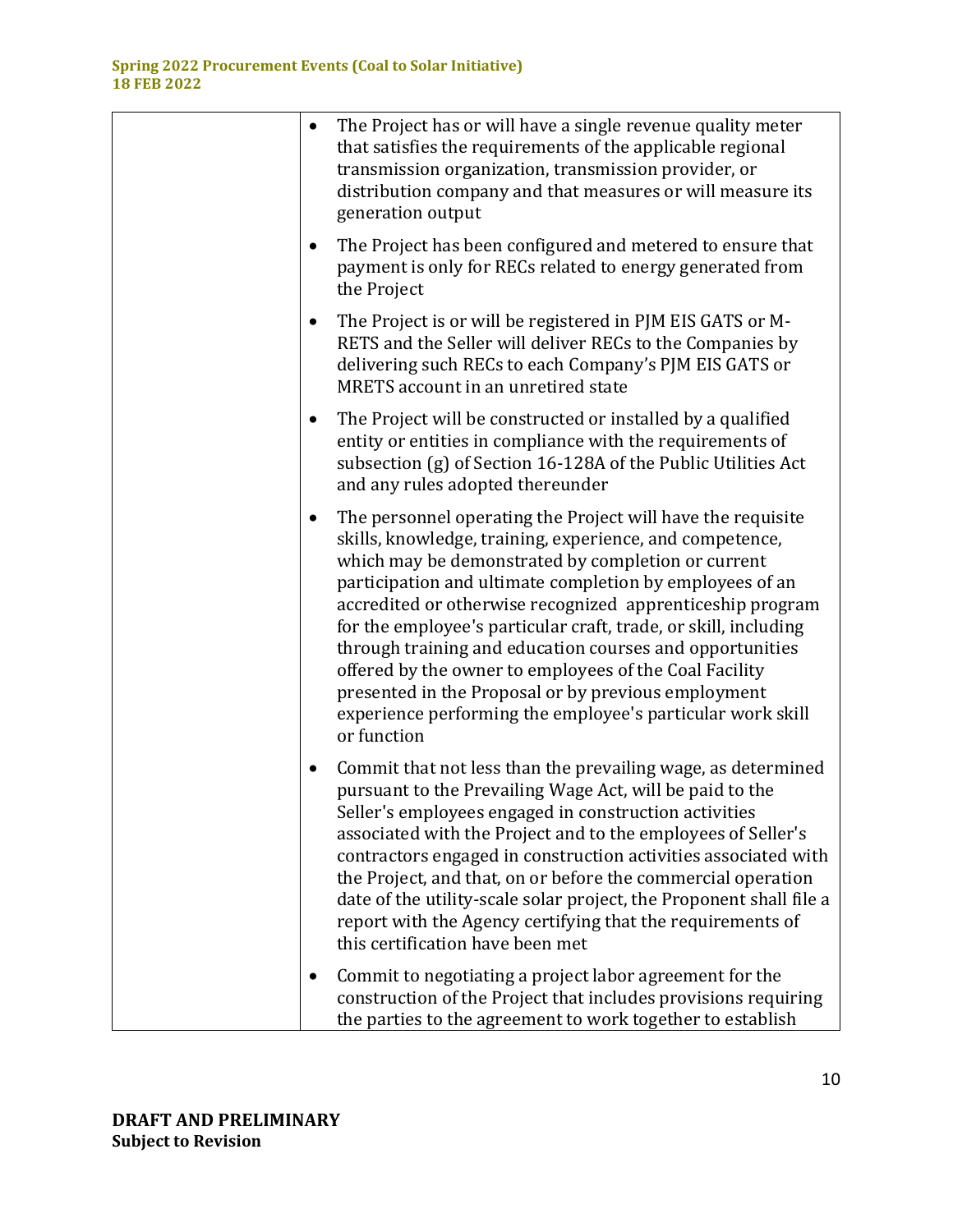|                                                | diversity threshold requirements and to ensure best efforts to<br>meet diversity targets, improve diversity at the applicable job<br>site, create diverse apprenticeship opportunities, and create<br>opportunities to employ former coal-fired power plant<br>workers                                                                                                                                                                                                                                      |
|------------------------------------------------|-------------------------------------------------------------------------------------------------------------------------------------------------------------------------------------------------------------------------------------------------------------------------------------------------------------------------------------------------------------------------------------------------------------------------------------------------------------------------------------------------------------|
|                                                | Agree to all terms of the REC Contract. The Sellers commits to<br>constructing and operating the Project as well construct and<br>operate the Storage Facility under the terms of the REC<br>Contract and to sell RECs from the Project as a price of \$30<br>per REC for the applicable duration                                                                                                                                                                                                           |
|                                                | Agree to execute the REC Contract with the deadlines<br>provided if Project is selected                                                                                                                                                                                                                                                                                                                                                                                                                     |
|                                                | Agree that there will be no substitution of Project and that the<br>Site will remain as described in Proposal                                                                                                                                                                                                                                                                                                                                                                                               |
|                                                | Agree to pay the Supplier Fees within seven (7) business days<br>of approval by the Commission of the Project being selected                                                                                                                                                                                                                                                                                                                                                                                |
|                                                | (*) this certification must also be made by an officer of the<br>Seller's ultimate parent, if any.                                                                                                                                                                                                                                                                                                                                                                                                          |
| <b>Proposal Assurance</b><br><b>Collateral</b> | Provide proposal assurance collateral of \$6,000/MW to AIC<br>٠<br>and \$14,000/MW to ComEd, as cash or a letter of credit<br>Proponent can submit a single instrument for purposes of all<br>$\bullet$<br>Projects                                                                                                                                                                                                                                                                                         |
|                                                | Proponent can use cash submitted as proposal assurance<br>$\bullet$<br>collateral towards any Collateral Requirement under the REC<br>Contract                                                                                                                                                                                                                                                                                                                                                              |
|                                                | The first procurement event will target no less than 400,000<br>RECs annually and no more than 580,000 RECs annually. The<br>second procurement event will target no more than 625,000<br>RECs annually less the amount of RECs contracted through<br>the first procurement event                                                                                                                                                                                                                           |
| <b>Targets and</b><br><b>Selection</b>         | If the sum of the full quantities associated with all qualified<br>$\bullet$<br>Projects is less than or equal to the maximum number of RECs<br>sought, all Projects are selected. If the sum of the full<br>quantities associated with all qualified Projects exceeds the<br>maximum number of RECs sought, the evaluation considers<br>the minimum quantities submitted for each Project. The<br>evaluation then strives to select a group of Projects that<br>deliver the maximum number of RECs sought. |